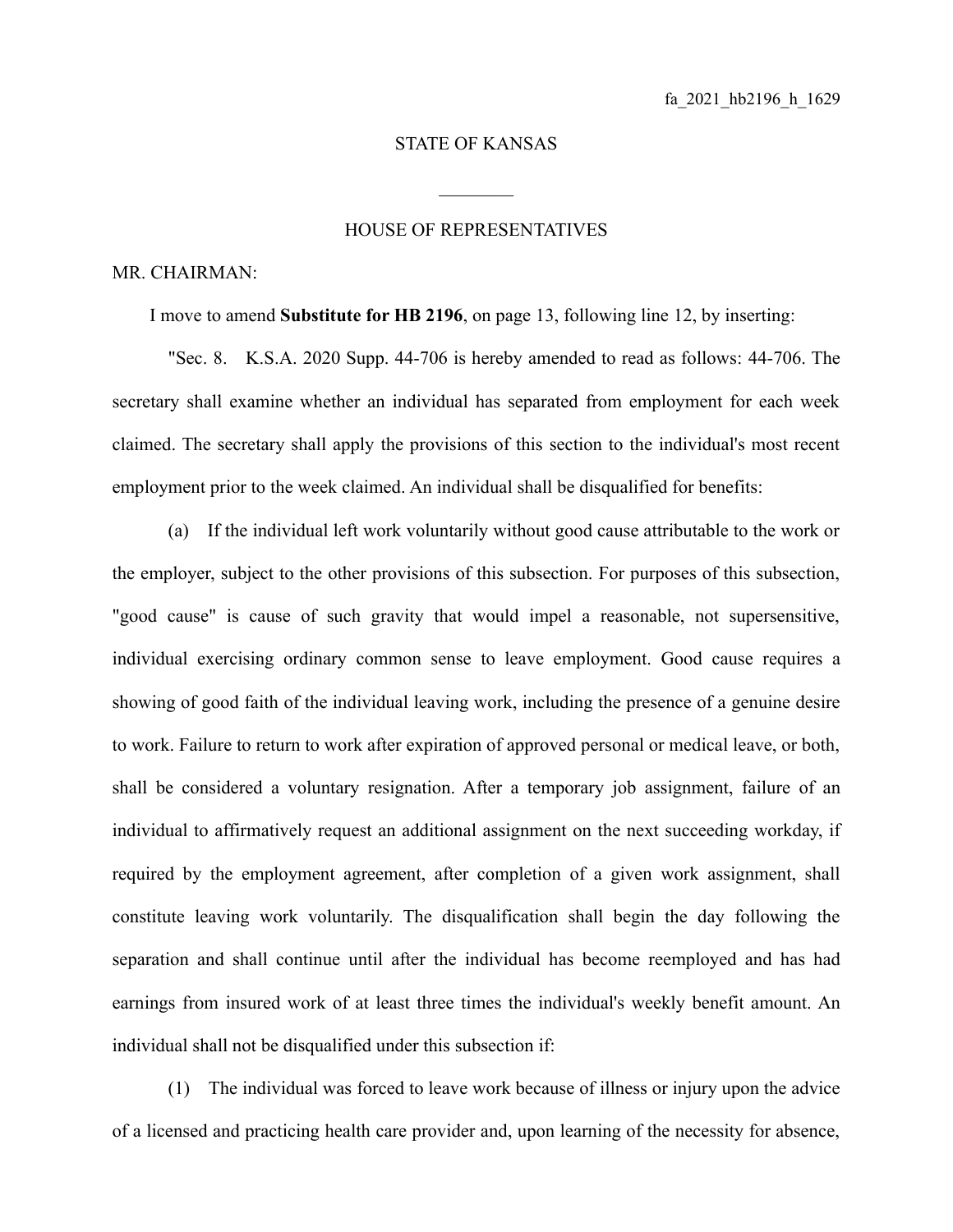immediately notified the employer thereof, or the employer consented to the absence, and after recovery from the illness or injury, when recovery was certified by a practicing health care provider, the individual returned to the employer and offered to perform services and the individual's regular work or comparable and suitable work was not available. As used in this paragraph "health care provider" means any person licensed by the proper licensing authority of any state to engage in the practice of medicine and surgery, osteopathy, chiropractic, dentistry, optometry, podiatry or psychology;

(2) the individual left temporary work to return to the regular employer;

(3) the individual left work to enlist in the armed forces of the United States, but was rejected or delayed from entry;

(4) the spouse of an individual who is a member of the armed forces of the United States who left work because of the voluntary or involuntary transfer of the individual's spouse from one job to another job, which is for the same employer or for a different employer, at a geographic location which makes it unreasonable for the individual to continue work at the individual's job. For the purposes of this provision the term "armed forces" means active duty in the army, navy, marine corps, air force, coast guard or any branch of the military reserves of the United States;

(5) the individual left work because of hazardous working conditions; in determining whether or not working conditions are hazardous for an individual, the degree of risk involved to the individual's health, safety and morals, the individual's physical fitness and prior training and the working conditions of workers engaged in the same or similar work for the same and other employers in the locality shall be considered; as used in this paragraph, "hazardous working conditions" means working conditions that could result in a danger to the physical or mental well-being of the individual; each determination as to whether hazardous working conditions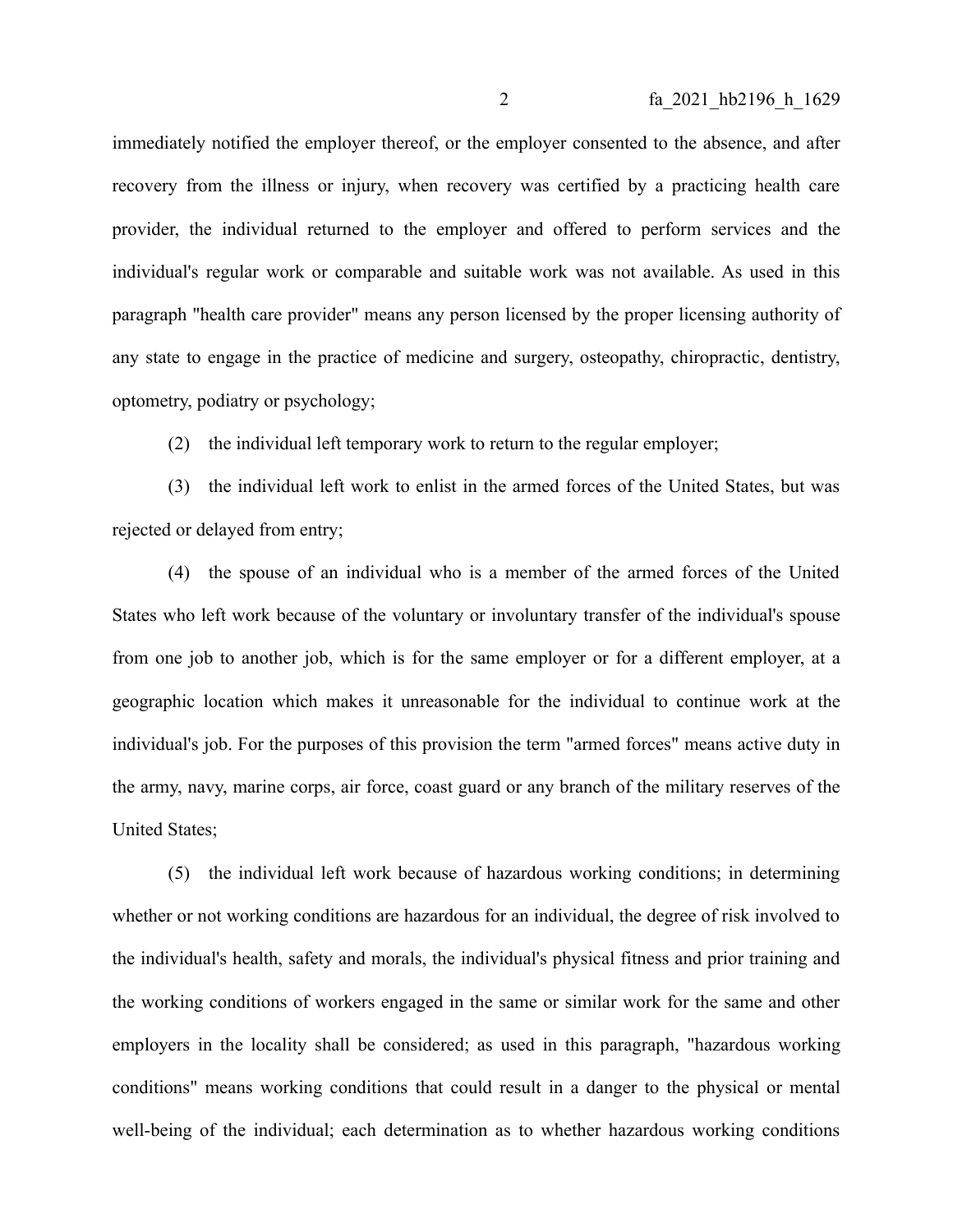exist shall include, but shall not be limited to, a consideration of: (A) The safety measures used or the lack thereof; and (B) the condition of equipment or lack of proper equipment; no work shall be considered hazardous if the working conditions surrounding the individual's work are the same or substantially the same as the working conditions generally prevailing among individuals performing the same or similar work for other employers engaged in the same or similar type of activity;

(6) the individual left work to enter training approved under section  $236(a)(1)$  of the federal trade act of 1974, provided the work left is not of a substantially equal or higher skill level than the individual's past adversely affected employment, as defined for purposes of the federal trade act of 1974, and wages for-such the work are not less than 80% of the individual's average weekly wage as determined for the purposes of the federal trade act of 1974;

(7) the individual left work because of unwelcome harassment of the individual by the employer or another employee of which the employing unit had knowledge and that would impel the average worker to give up-such the worker's employment;

(8) the individual left work to accept better work; each determination as to whether or not the work accepted is better work shall include, but shall not be limited to, consideration of: (A) The rate of pay, the hours of work and the probable permanency of the work left as compared to the work accepted; (B) the cost to the individual of getting to the work left in comparison to the cost of getting to the work accepted; and (C) the distance from the individual's place of residence to the work accepted in comparison to the distance from the individual's residence to the work left;

(9) the individual left work as a result of being instructed or requested by the employer, a supervisor or a fellow employee to perform a service or commit an act in the scope of official job duties which is in violation of an ordinance or statute;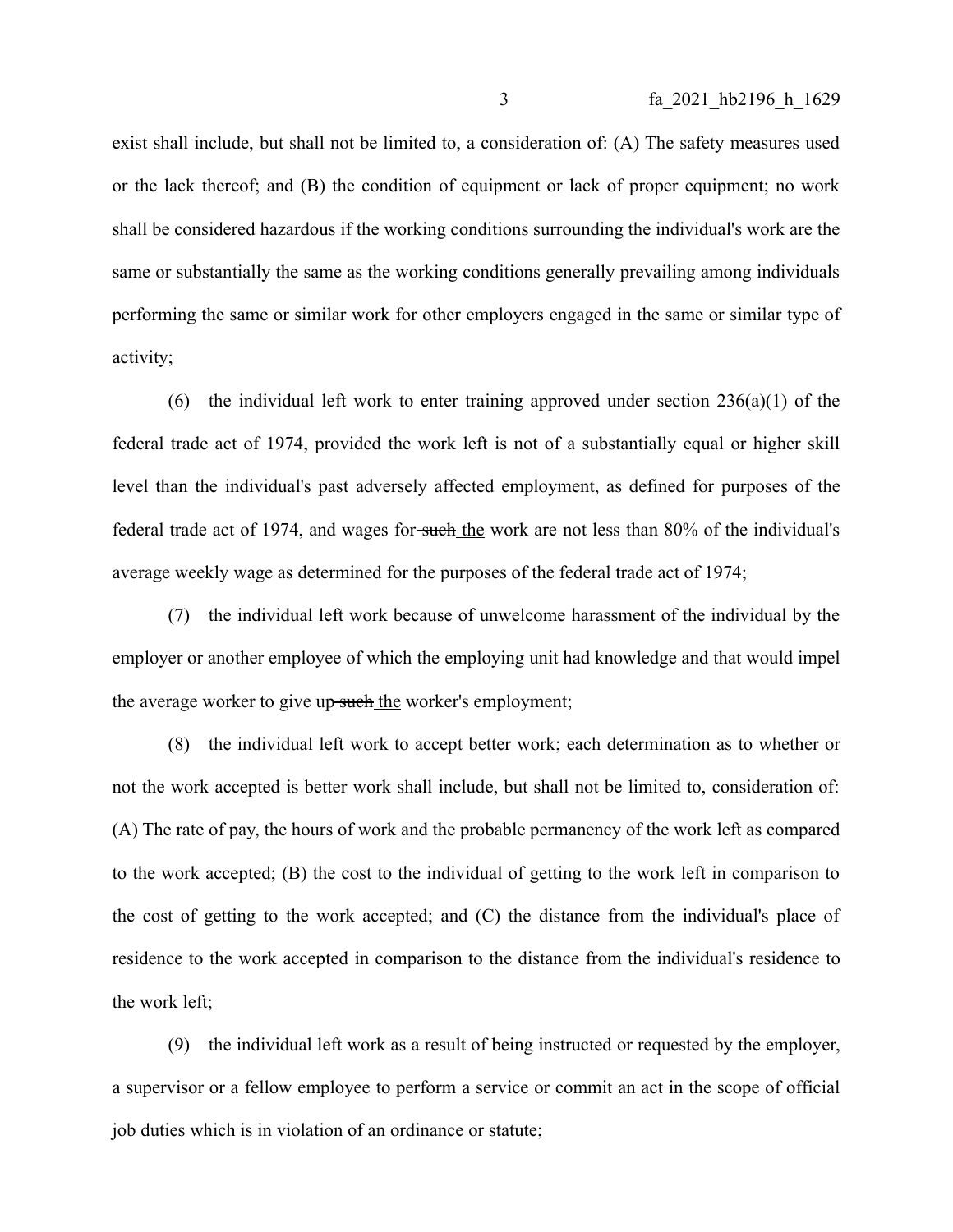(10) the individual left work because of a substantial violation of the work agreement by the employing unit and, before the individual left, the individual had exhausted all remedies provided in such the agreement for the settlement of disputes before terminating. For the purposes of this paragraph, a demotion based on performance does not constitute a violation of the work agreement;

(11) after making reasonable efforts to preserve the work, the individual left work due to a personal emergency of such nature and compelling urgency that it would be contrary to good conscience to impose a disqualification; or

(12) (A) the individual left work due to circumstances resulting from domestic violence, including:

(i) The individual's reasonable fear of future domestic violence at or en route to or from the individual's place of employment;

(ii) the individual's need to relocate to another geographic area in order to avoid future domestic violence;

(iii) the individual's need to address the physical, psychological and legal impacts of domestic violence;

(iv) the individual's need to leave employment as a condition of receiving services or shelter from an agency which provides support services or shelter to victims of domestic violence; or

(v) the individual's reasonable belief that termination of employment is necessary to avoid other situations which may cause domestic violence and to provide for the future safety of the individual or the individual's family.

(B) An individual may prove the existence of domestic violence by providing one of the following: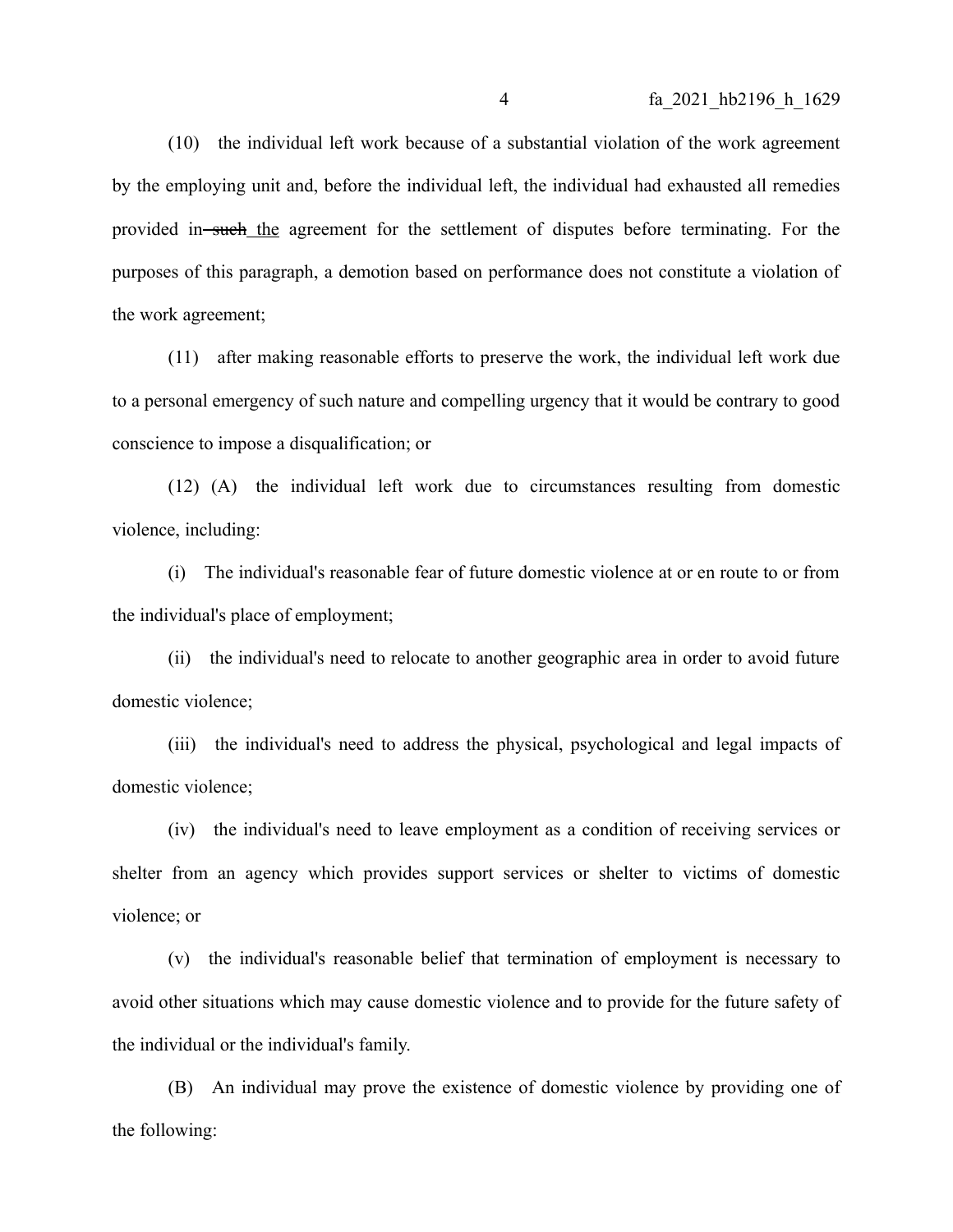(i) A restraining order or other documentation of equitable relief by a court of competent jurisdiction;

(ii) a police record documenting the abuse;

(iii) documentation that the abuser has been convicted of one or more of the offenses enumerated in articles 34 and 35 of chapter 21 of the Kansas Statutes Annotated, prior to their repeal, or articles 54 or 55 of chapter 21 of the Kansas Statutes Annotated, or K.S.A. 2020 Supp. 21-6104, 21-6325, 21-6326 or 21-6418 through 21-6422, and amendments thereto, where the victim was a family or household member;

(iv) medical documentation of the abuse;

(v) a statement provided by a counselor, social worker, health care provider, clergy, shelter worker, legal advocate, domestic violence or sexual assault advocate or other professional who has assisted the individual in dealing with the effects of abuse on the individual or the individual's family; or

(vi) a sworn statement from the individual attesting to the abuse.

(C) No evidence of domestic violence experienced by an individual, including the individual's statement and corroborating evidence, shall be disclosed by the department of labor unless consent for disclosure is given by the individual.

(b) If the individual has been discharged or suspended for misconduct connected with the individual's work. The disqualification shall begin the day following the separation and shall continue until after the individual becomes reemployed and in cases where the disqualification is due to discharge for misconduct has had earnings from insured work of at least three times the individual's determined weekly benefit amount, except that if an individual is discharged for gross misconduct connected with the individual's work, such the individual shall be disqualified for benefits until such the individual again becomes employed and has had earnings from insured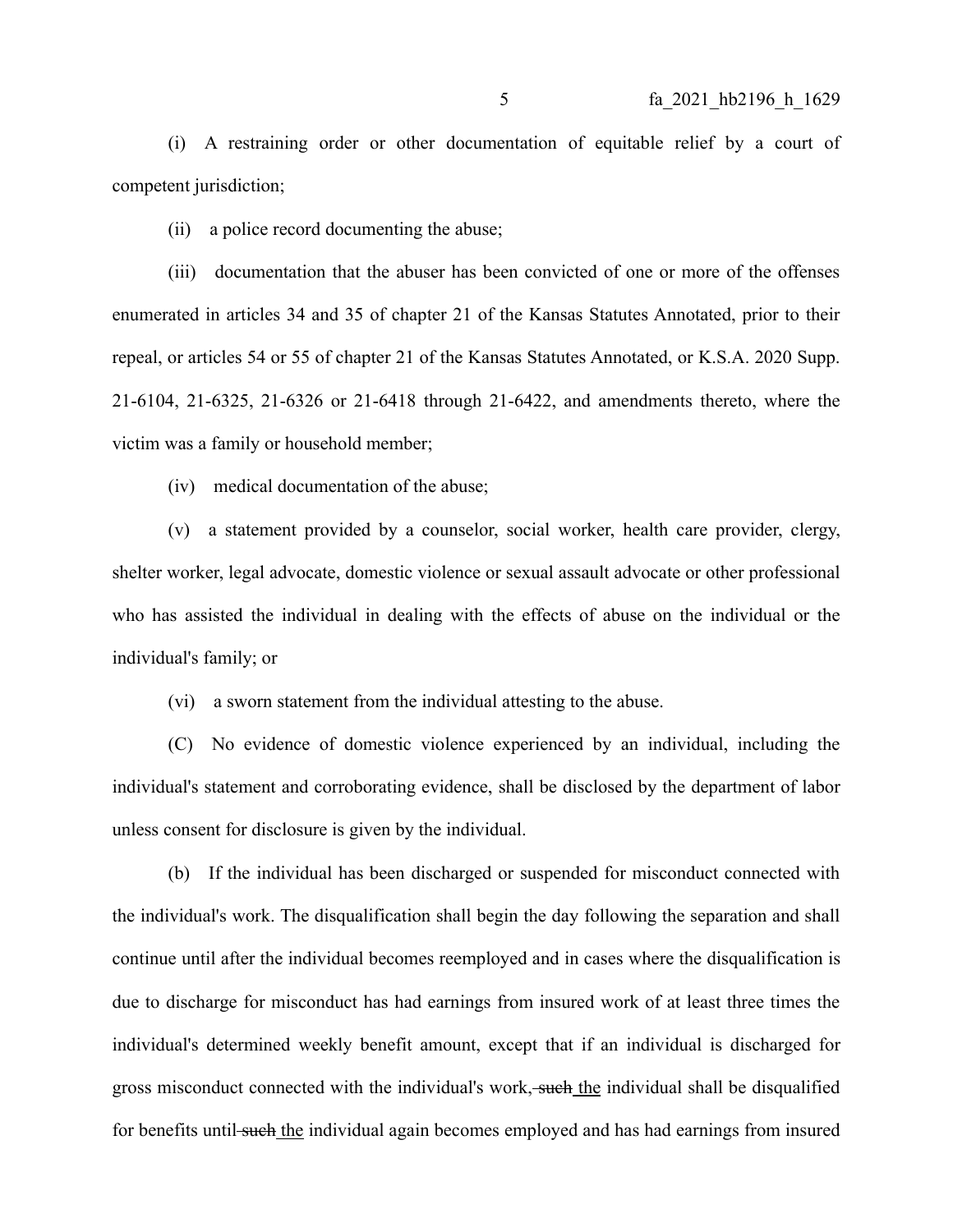work of at least eight times such the individual's determined weekly benefit amount. In addition, all wage credits attributable to the employment from which the individual was discharged for gross misconduct connected with the individual's work shall be canceled. No-such cancellation of wage credits shall affect prior payments made as a result of a prior separation.

(1) For the purposes of this subsection, "misconduct" is defined as a violation of a duty or obligation reasonably owed the employer as a condition of employment including, but not limited to, a violation of a company rule, including a safety rule, if: (A) The individual knew or should have known about the rule; (B) the rule was lawful and reasonably related to the job; and (C) the rule was fairly and consistently enforced.

(2) (A) Failure of the employee to notify the employer of an absence and an individual's leaving work prior to the end of such the individual's assigned work period without permission shall be considered prima facie evidence of a violation of a duty or obligation reasonably owed the employer as a condition of employment.

(B) For the purposes of this subsection, misconduct shall include, but not be limited to, violation of the employer's reasonable attendance expectations if the facts show:

(i) The individual was absent or tardy without good cause;

(ii) the individual had knowledge of the employer's attendance expectation; and

(iii) the employer gave notice to the individual that future absence or tardiness may or will result in discharge.

(C) For the purposes of this subsection, if an employee disputes being absent or tardy without good cause, the employee shall present evidence that a majority of the employee's absences or tardiness were for good cause. If the employee alleges that the employee's repeated absences or tardiness were the result of health related issues, such the evidence shall include documentation from a licensed and practicing health care provider as defined in subsection (a)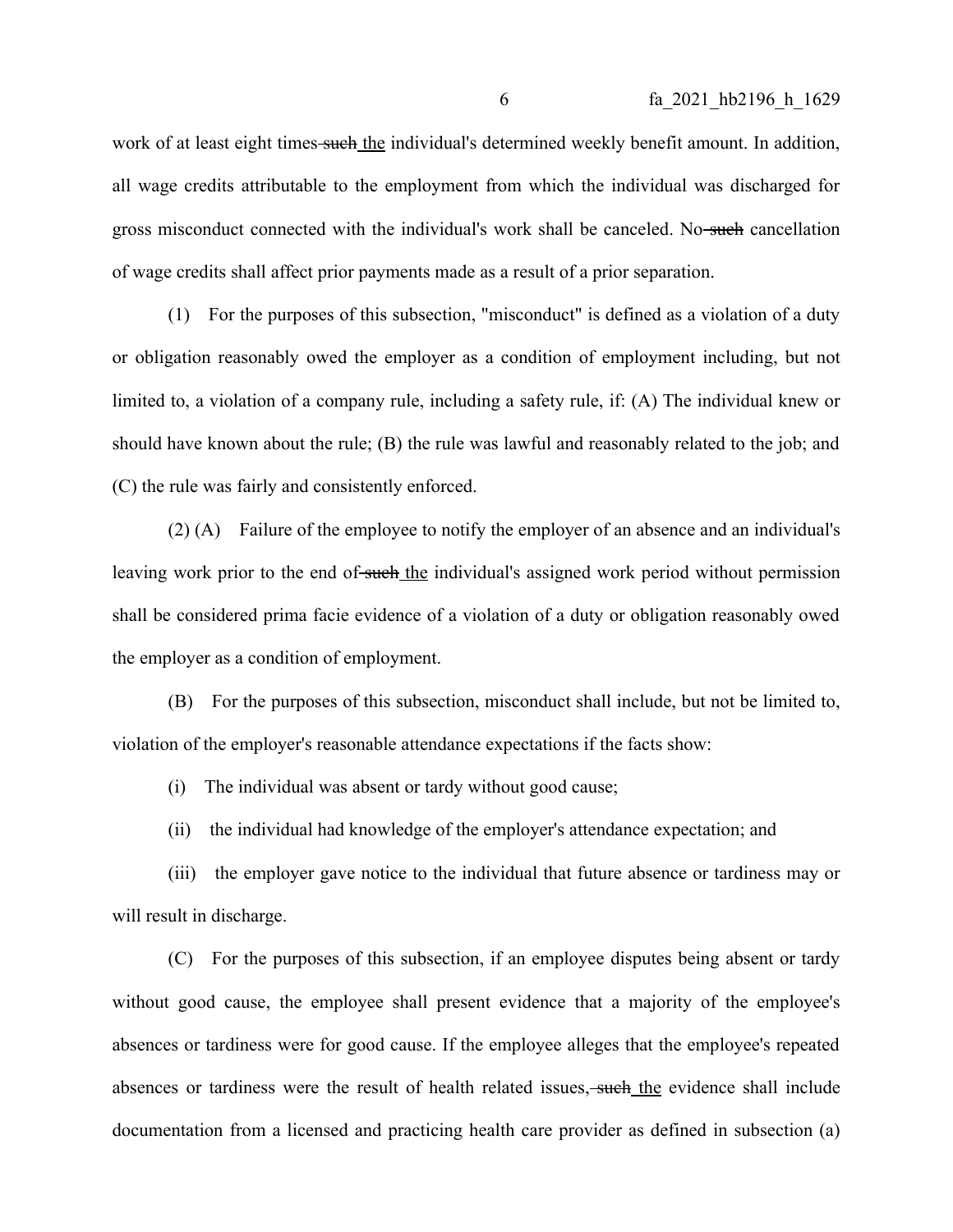(1).

(3) (A) The term "gross misconduct" as used in this subsection shall be construed to mean conduct evincing extreme, willful or wanton misconduct as defined by this subsection. Gross misconduct shall include, but not be limited to: (i) Theft; (ii) fraud; (iii) intentional damage to property; (iv) intentional infliction of personal injury; or (v) any conduct that constitutes a felony.

(B) For the purposes of this subsection, the following shall be conclusive evidence of gross misconduct:

(i) The use of alcoholic liquor, cereal malt beverage or a nonprescribed controlled substance by an individual while working;

(ii) the impairment caused by alcoholic liquor, cereal malt beverage or a nonprescribed controlled substance by an individual while working;

(iii) a positive breath alcohol test or a positive chemical test, provided:

(a) The test was either:

(1) Required by law and was administered pursuant to the drug free workplace act, 41 U.S.C. § 701 et seq.;

(2) administered as part of an employee assistance program or other drug or alcohol treatment program in which the employee was participating voluntarily or as a condition of further employment;

(3) requested pursuant to a written policy of the employer of which the employee had knowledge and was a required condition of employment;

(4) required by law and the test constituted a required condition of employment for the individual's job; or

(5) there was reasonable suspicion to believe that the individual used, had possession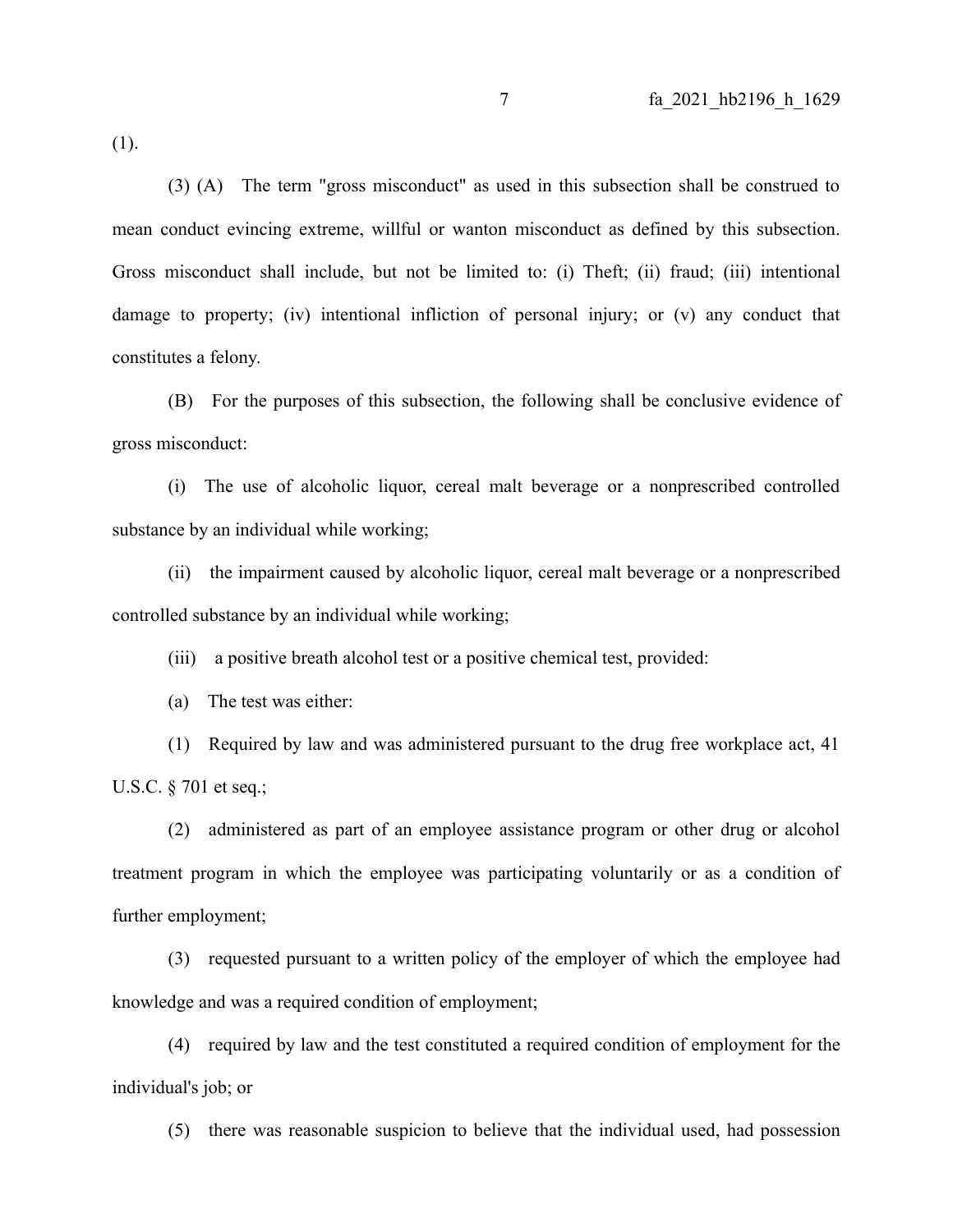of, or was impaired by alcoholic liquor, cereal malt beverage or a nonprescribed controlled substance while working;

(b) the test sample was collected either:

(1) As prescribed by the drug free workplace act, 41 U.S.C. § 701 et seq.;

(2) as prescribed by an employee assistance program or other drug or alcohol treatment program in which the employee was participating voluntarily or as a condition of further employment;

(3) as prescribed by the written policy of the employer of which the employee had knowledge and which constituted a required condition of employment;

(4) as prescribed by a test which was required by law and which constituted a required condition of employment for the individual's job; or

(5) at a time contemporaneous with the events establishing probable cause;

(c) the collecting and labeling of a chemical test sample was performed by a licensed health care professional or any other individual certified pursuant to paragraph (b)(3)(A)(iii)(f) or authorized to collect or label test samples by federal or state law, or a federal or state rule or regulation having the force or effect of law, including law enforcement personnel;

(d) the chemical test was performed by a laboratory approved by the United States department of health and human services or licensed by the department of health and environment, except that a blood sample may be tested for alcohol content by a laboratory commonly used for that purpose by state law enforcement agencies;

(e) the chemical test was confirmed by gas chromatography, gas chromatography-mass spectroscopy or other comparably reliable analytical method, except that no such confirmation is required for a blood alcohol sample or a breath alcohol test;

(f) the breath alcohol test was administered by an individual trained to perform breath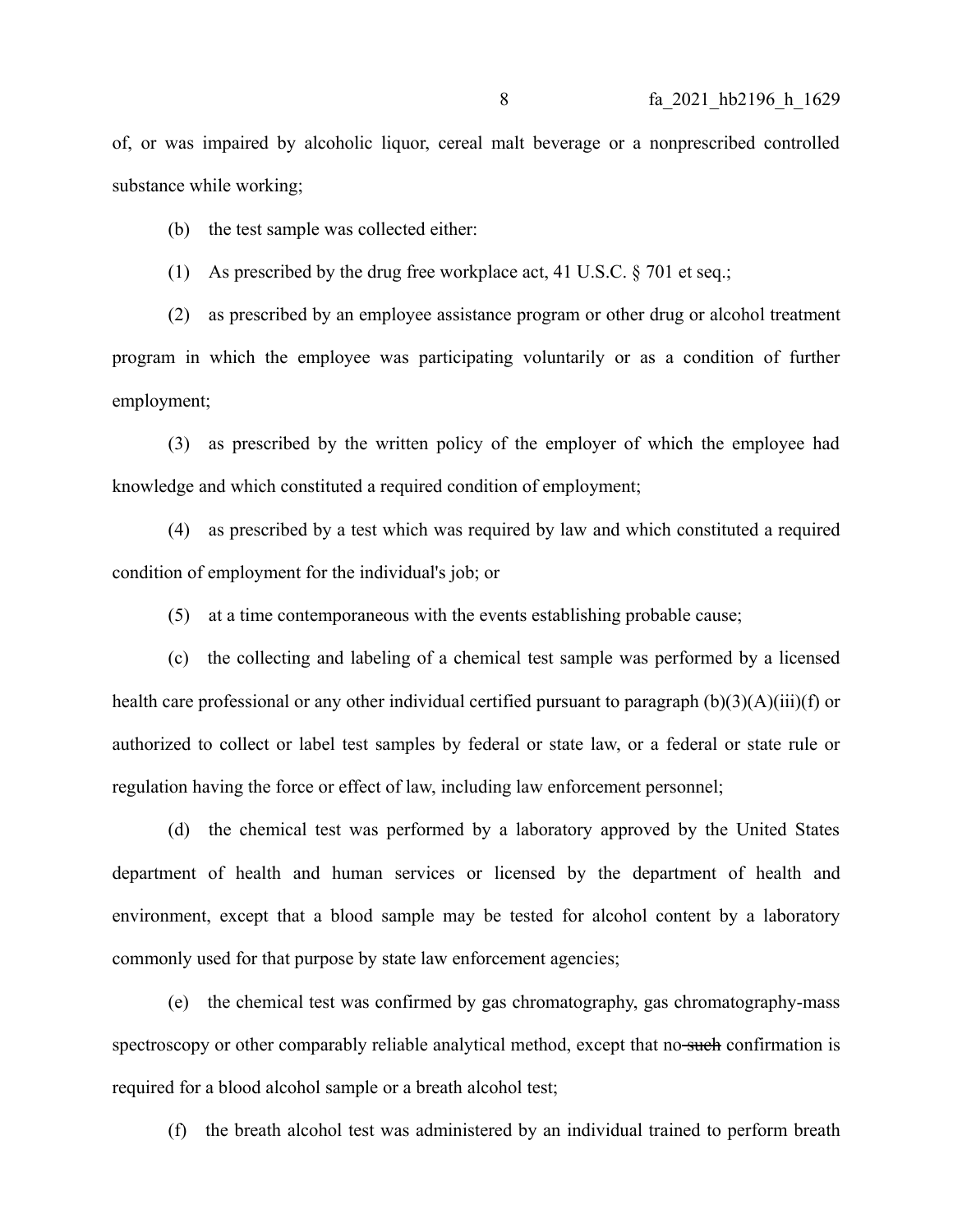tests, the breath testing instrument used was certified and operated strictly according to a description provided by the manufacturers and the reliability of the instrument performance was assured by testing with alcohol standards; and

(g) the foundation evidence establishes, beyond a reasonable doubt, that the test results were from the sample taken from the individual;

(iv) an individual's refusal to submit to a chemical test or breath alcohol test, provided:

(a) The test meets the standards of the drug free workplace act, 41 U.S.C.  $\S$  701 et seq.;

(b) the test was administered as part of an employee assistance program or other drug or alcohol treatment program in which the employee was participating voluntarily or as a condition of further employment;

(c) the test was otherwise required by law and the test constituted a required condition of employment for the individual's job;

(d) the test was requested pursuant to a written policy of the employer of which the employee had knowledge and was a required condition of employment; or

(e) there was reasonable suspicion to believe that the individual used, possessed or was impaired by alcoholic liquor, cereal malt beverage or a nonprescribed controlled substance while working;

(v) an individual's dilution or other tampering of a chemical test.

(C) For purposes of this subsection:

(i) "Alcohol concentration" means the number of grams of alcohol per 210 liters of breath;

(ii) "alcoholic liquor" shall be defined means the same as provided in K.S.A. 41-102, and amendments thereto;

(iii) "cereal malt beverage" shall be defined means the same as provided in K.S.A.  $41$ -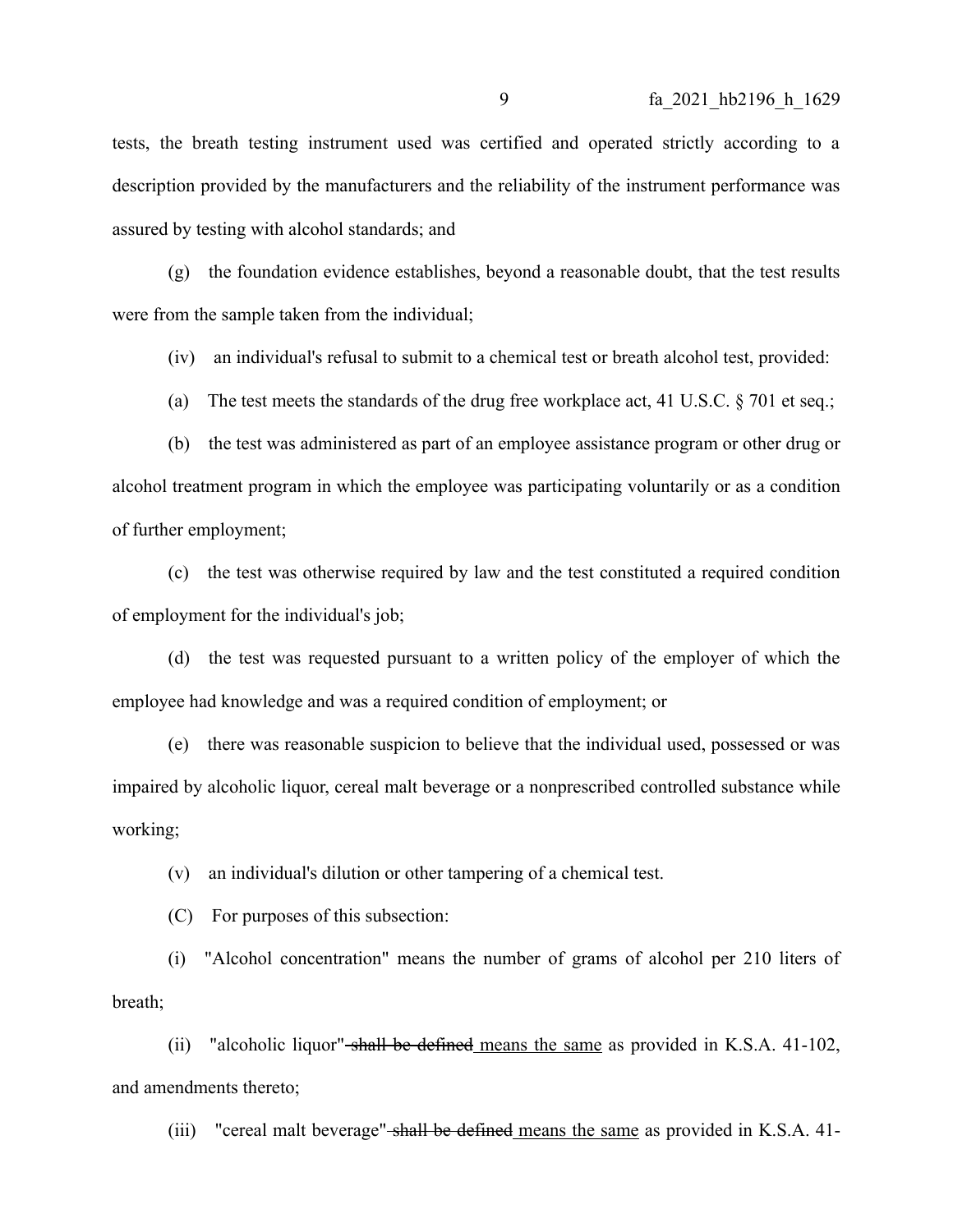2701, and amendments thereto;

(iv) "chemical test" shall include includes, but is not limited to, tests of urine, blood or saliva;

(v) "controlled substance" shall be defined means the same as provided in K.S.A. 2020 Supp. 21-5701, and amendments thereto;

(vi) "required by law" means required by a federal or state law, a federal or state rule or regulation having the force and effect of law, a county resolution or municipal ordinance, or a policy relating to public safety adopted in an open meeting by the governing body of any special district or other local governmental entity;

(vii) "positive breath test"<del>-shall mean means</del> a test result showing an alcohol concentration of 0.04 or greater, or the levels listed in 49 C.F.R. part 40, if applicable, unless the test was administered as part of an employee assistance program or other drug or alcohol treatment program in which the employee was participating voluntarily or as a condition of further employment, in which case "positive chemical test" shall mean a test result showing an alcohol concentration at or above the levels provided for in the assistance or treatment program;

(viii) "positive chemical test" shall mean means a chemical result showing a concentration at or above the levels listed in K.S.A. 44-501, and amendments thereto, or 49 C.F.R. part 40, as applicable, for the drugs or abuse listed therein, unless the test was administered as part of an employee assistance program or other drug or alcohol treatment program in which the employee was participating voluntarily or as a condition of further employment, in which case "positive chemical test" shall mean means a chemical result showing a concentration at or above the levels provided for in the assistance or treatment program.

(4) An individual shall not be disqualified under this subsection if the individual is discharged under the following circumstances: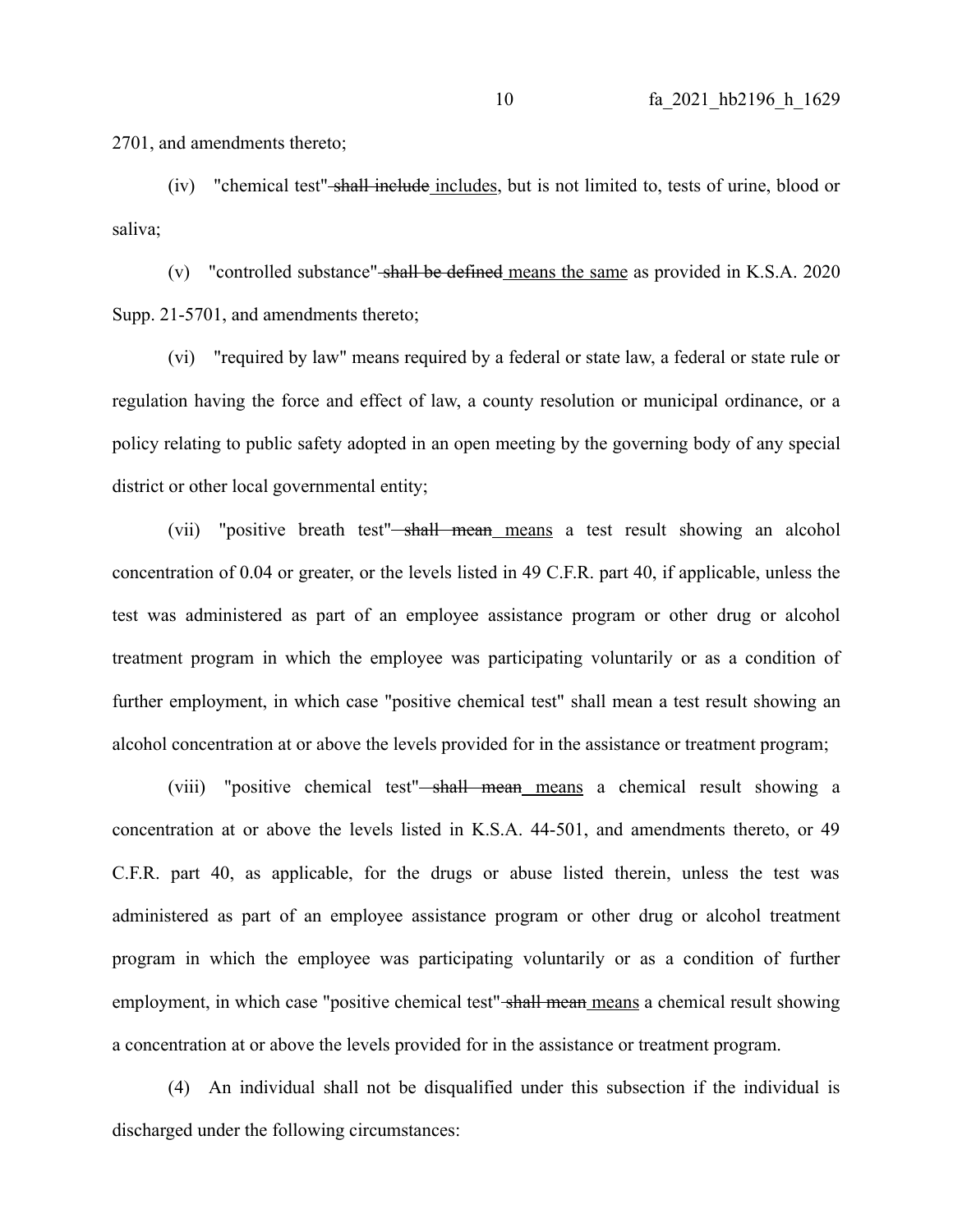(A) The employer discharged the individual after learning the individual was seeking other work or when the individual gave notice of future intent to quit, except that the individual shall be disqualified after the time at which—such the individual intended to quit and any individual who commits misconduct after<del>-such the</del> individual gives notice to such of the individual's intent to quit shall be disqualified;

(B) the individual was making a good-faith effort to do the assigned work but was discharged due to:

(i) Inefficiency;

(ii) unsatisfactory performance due to inability, incapacity or lack of training or experience;

(iii) isolated instances of ordinary negligence or inadvertence;

(iv) good-faith errors in judgment or discretion; or

(v) unsatisfactory work or conduct due to circumstances beyond the individual's control; or

(C) the individual's refusal to perform work in excess of the contract of hire.

(c) If the individual has failed, without good cause, to either apply for suitable work when so directed by the employment office of the secretary of labor, or to accept suitable work when offered to the individual by the employment office, the secretary of labor, or an employer, such the disqualification shall begin with the week in which such the failure occurred and shall continue until the individual becomes reemployed and has had earnings from insured work of at least three times such the individual's determined weekly benefit amount. In determining whether or not any work is suitable for an individual, the secretary of labor, or a person or persons designated by the secretary, shall consider the degree of risk involved to health, safety and morals, physical fitness and prior training, experience and prior earnings, length of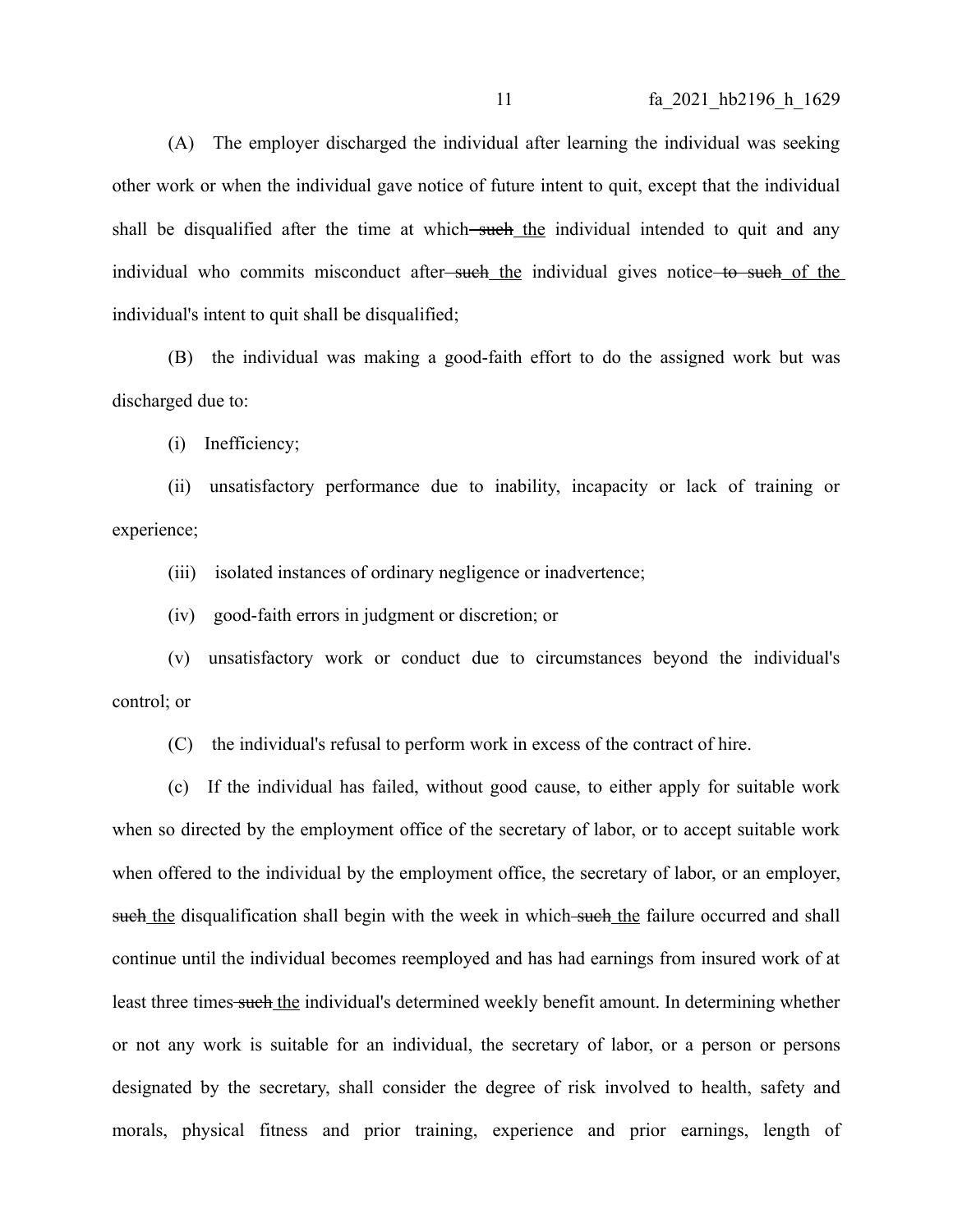unemployment and prospects for securing local work in the individual's customary occupation or work for which the individual is reasonably fitted by training or experience, and the distance of the available work from the individual's residence. Notwithstanding any other provisions of this act, an otherwise eligible individual shall not be disqualified for refusing an offer of suitable employment, or failing to apply for suitable employment when notified by an employment office, or for leaving the individual's most recent work accepted during approved training, including training approved under section  $236(a)(1)$  of the trade act of 1974, if the acceptance of or applying for suitable employment or continuing-such the individual's most recent work would require the individual to terminate approved training and no work shall be deemed suitable and benefits shall not be denied under this act to any otherwise eligible individual for refusing to accept new work under any of the following conditions: (1) If the position offered is vacant due directly to a strike, lockout or other labor dispute; (2) if the remuneration, hours or other conditions of the work offered are substantially less favorable to the individual than those prevailing for similar work in the locality; (3) if as a condition of being employed, the individual would be required to join or to resign from or refrain from joining any labor organization; and (4) if the individual left employment as a result of domestic violence, and the position offered does not reasonably accommodate the individual's physical, psychological, safety, or legal needs relating to such the domestic violence.

(d) For any week with respect to which the secretary of labor, or a person or persons designated by the secretary, finds that the individual's unemployment is due to a stoppage of work which exists because of a labor dispute or there would have been a work stoppage had normal operations not been maintained with other personnel previously and currently employed by the same employer at the factory, establishment or other premises at which the individual is or was last employed, except that this subsection (d) shall not apply if it is shown to the satisfaction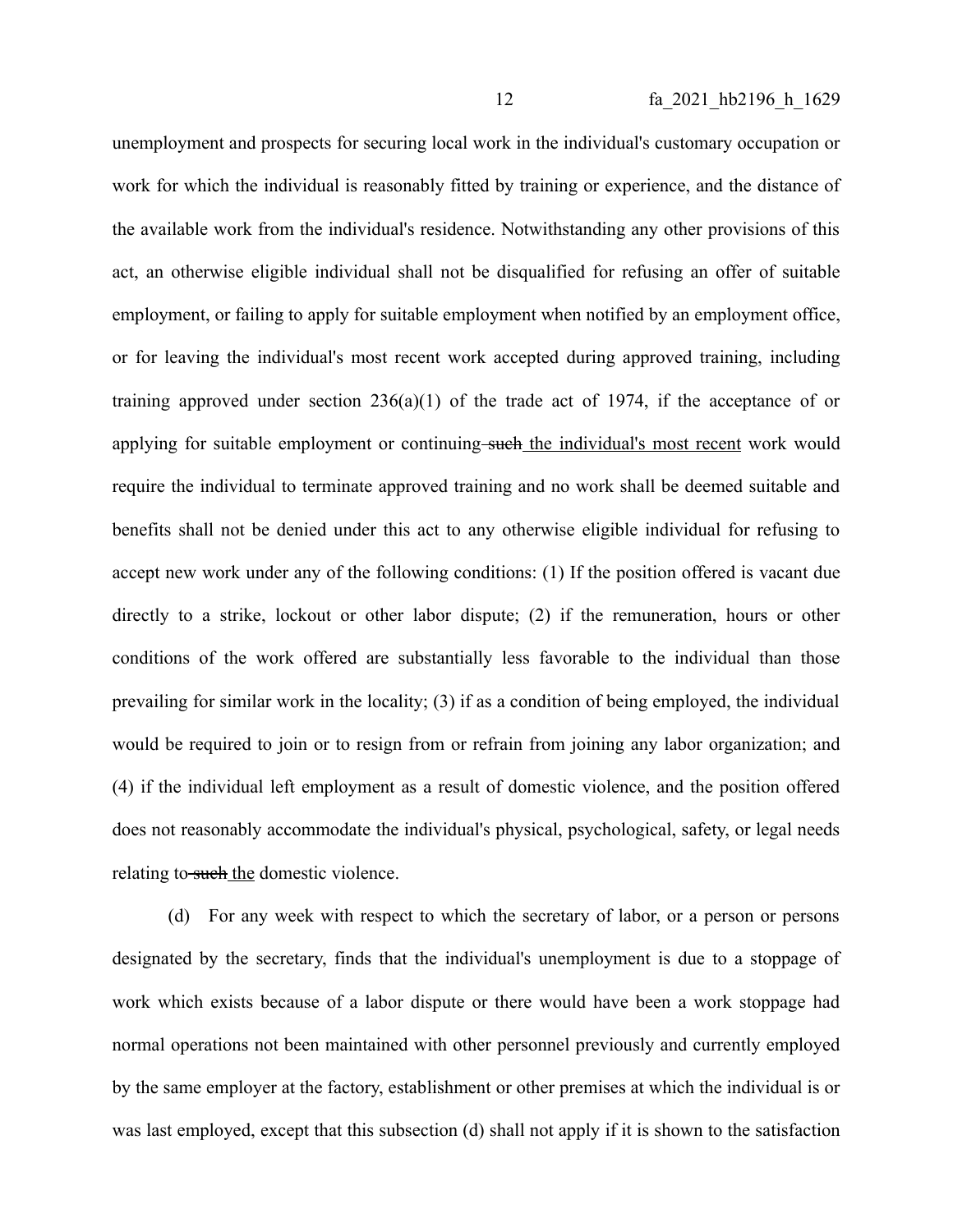of the secretary of labor, or a person or persons designated by the secretary, that: (1) The individual is not participating in or financing or directly interested in the labor dispute which caused the stoppage of work; and (2) the individual does not belong to a grade or class of workers of which, immediately before the commencement of the stoppage, there were members employed at the premises at which the stoppage occurs any of whom are participating in or financing or directly interested in the dispute. If in any case separate branches of work which are commonly conducted as separate businesses in separate premises are conducted in separate departments of the same premises, each such separate department shall, for the purpose of this subsection be deemed to be a separate factory, establishment or other premises. For the purposes of this subsection, failure or refusal to cross a picket line or refusal for any reason during the continuance of such the labor dispute to accept the individual's available and customary work at the factory, establishment or other premises where the individual is or was last employed shall be considered as participation and interest in the labor dispute.

(e) For any week with respect to which or a part of which the individual has received or is seeking unemployment benefits under the unemployment compensation law of any other state or of the United States, except that if the appropriate agency of such the other state or the United States finally determines that the individual is not entitled to-such the unemployment benefits, this disqualification shall not apply.

(f) For any week with respect to which the individual is entitled to receive any unemployment allowance or compensation granted by the United States under an act of congress to ex-service men and women in recognition of former service with the military or naval services of the United States.

(g) For the period of five years beginning with the first day following the last week of unemployment for which the individual received benefits, or for five years from the date the act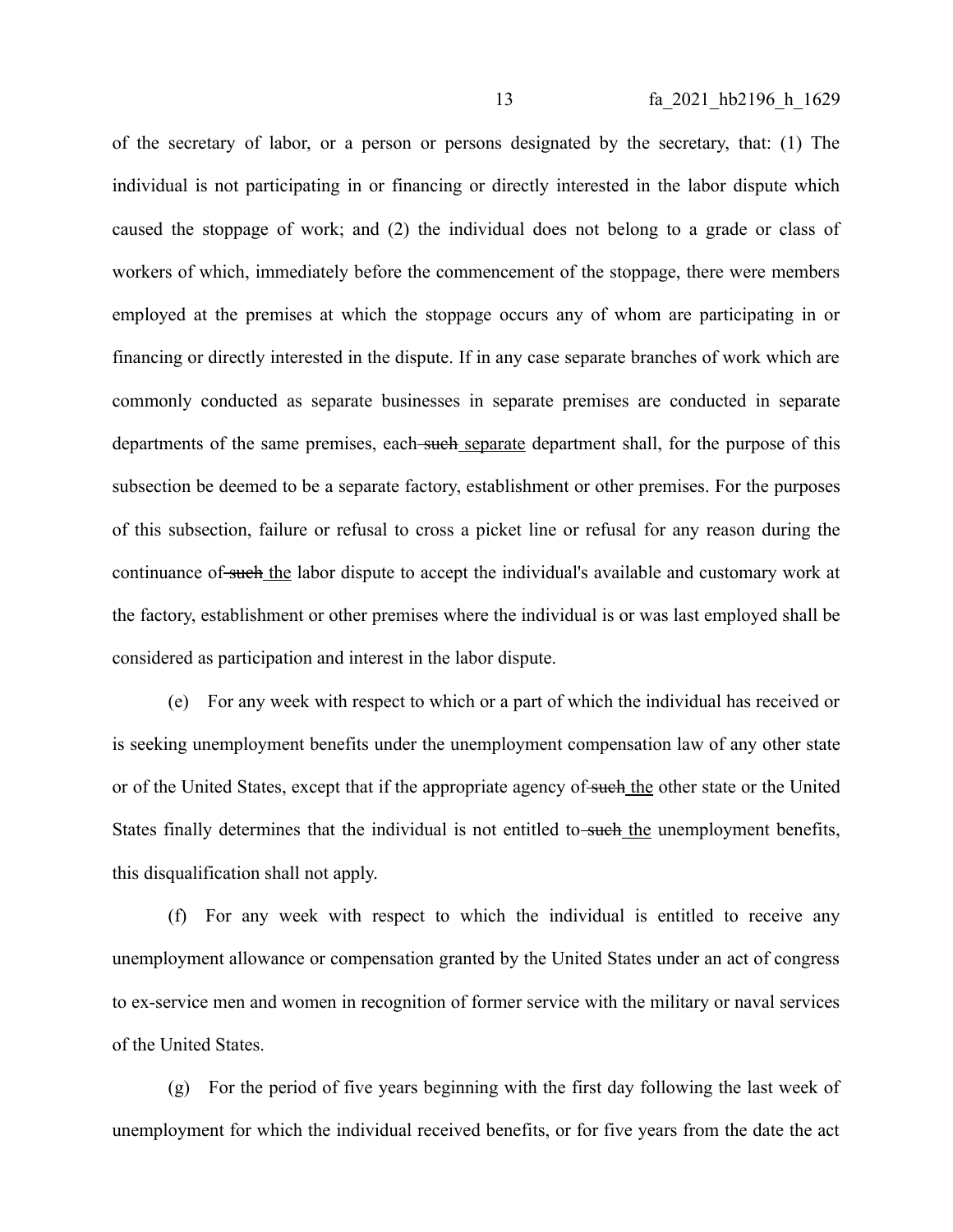was committed, whichever is the later, if the individual, or another in such the individual's behalf with the knowledge of the individual, has knowingly made a false statement or representation, or has knowingly failed to disclose a material fact to obtain or increase benefits under this act or any other unemployment compensation law administered by the secretary of labor. In addition to the penalties set forth in K.S.A. 44-719, and amendments thereto, an individual who has knowingly made a false statement or representation or who has knowingly failed to disclose a material fact to obtain or increase benefits under this act or any other unemployment compensation law administered by the secretary of labor shall be liable for a penalty in the amount equal to 25% of the amount of benefits unlawfully received. Notwithstanding any other provision of law, such the penalty shall be deposited into the employment security trust fund. The imposition of the disqualification and any such penalty shall be suspended during a state of disaster emergency proclaimed by the governor pursuant to K.S.A. 48-924 and 48-925, and amendments thereto, in response to the public health emergency of the spread of COVID-19.

(h) For any week with respect to which the individual is receiving compensation for temporary total disability or permanent total disability under the workmen's compensation law of any state or under a similar law of the United States.

(i) For any week of unemployment on the basis of service in an instructional, research or principal administrative capacity for an educational institution as defined in K.S.A. 44-703(v), and amendments thereto, if-such the week begins during the period between two successive academic years or terms or, when an agreement provides instead for a similar period between two regular but not successive terms during such the period or during a period of paid sabbatical leave provided for in the individual's contract, if the individual performs-such the services in the first of such the academic years or terms and there is a contract or a reasonable assurance that such the individual will perform services in any such an instructional, research or principal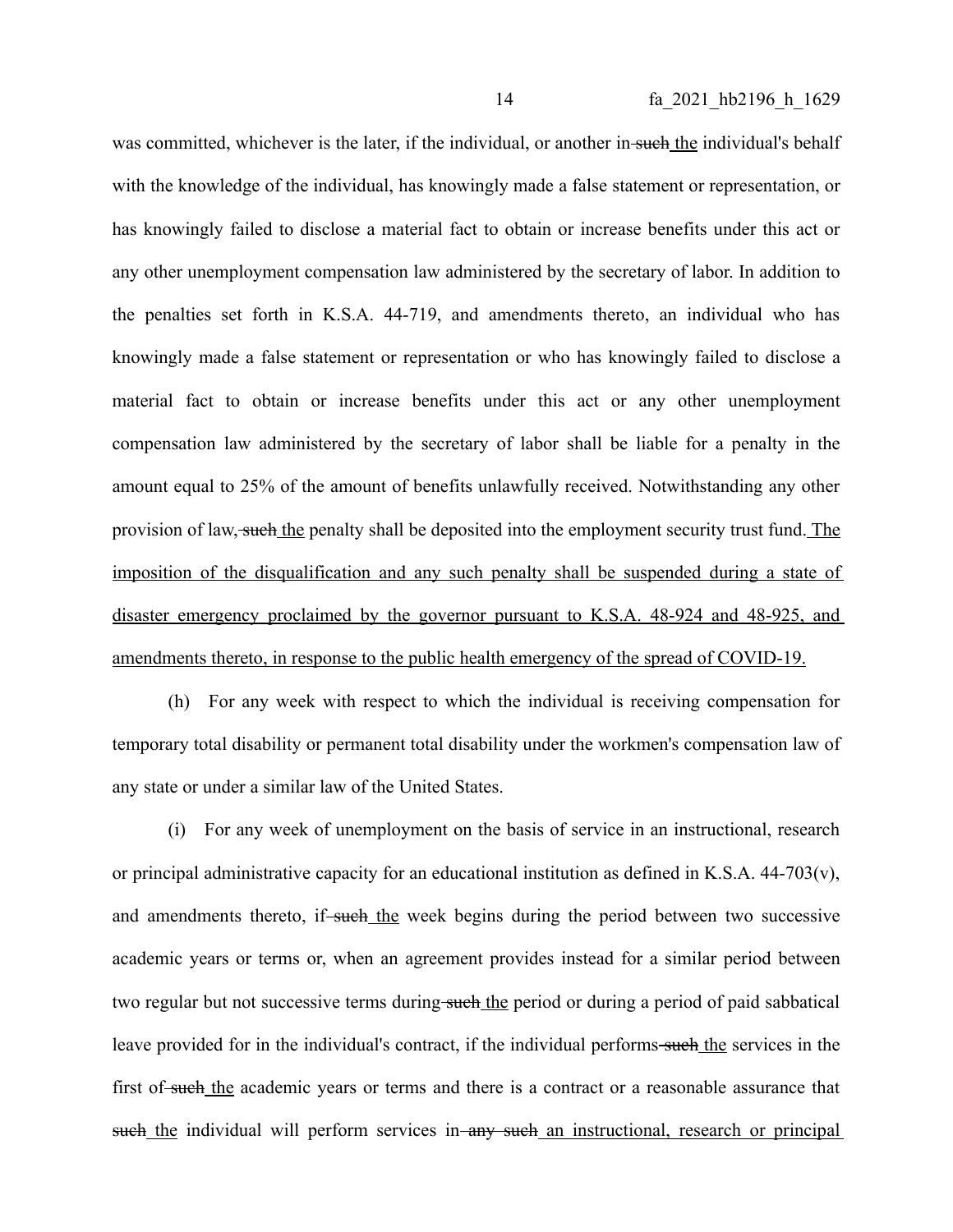administrative capacity for any educational institution in the second of such the academic years or terms.

(j) For any week of unemployment on the basis of service in any capacity other than service in an instructional, research, or administrative capacity in an educational institution, as defined in K.S.A.  $44-703(v)$ , and amendments thereto, if such the week begins during the period between two successive academic years or terms if the individual performs-such the services in the first of such the successive academic years or terms and there is a reasonable assurance that the individual will perform such the services in the second of such the successive academic years or terms, except that if benefits are denied to the individual under this subsection and the individual was not offered an opportunity to perform—such the services for the educational institution for the second of such the successive academic years or terms, such the individual shall be entitled to a retroactive payment of benefits for each week for which the individual filed a timely claim for benefits and for which benefits were denied solely by reason of this subsection.

(k) For any week of unemployment on the basis of service in any capacity for an educational institution as defined in K.S.A.  $44-703(v)$ , and amendments thereto, if such the week begins during an established and customary vacation period or holiday recess, if the individual performs services in the period immediately before-such the vacation period or holiday recess and there is a reasonable assurance that-such the individual will perform-such the services in the period immediately following such the vacation period or holiday recess.

(l) For any week of unemployment on the basis of any services, substantially all of which consist of participating in sports or athletic events or training or preparing to so participate, if such the week begins during the period between two successive sport seasons or similar period if such the individual performed services in the first of such the successive seasons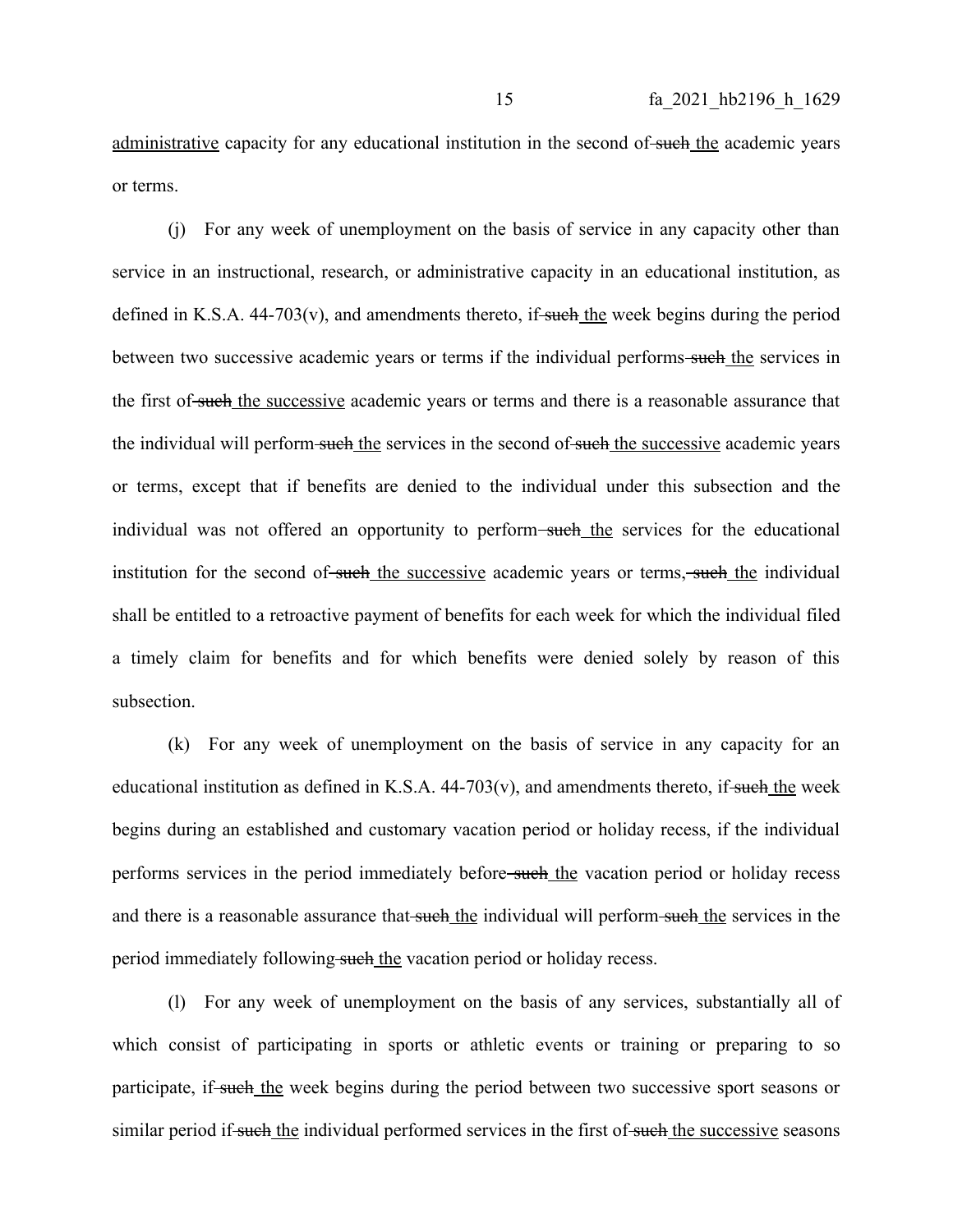or similar periods and there is a reasonable assurance that such the individual will perform such the services in the later of such the successive seasons or similar periods.

 $(m)$  For any week on the basis of services performed by an alien unless-such the alien is an individual who was lawfully admitted for permanent residence at the time-such the services were performed, was lawfully present for purposes of performing-such the services, or was permanently residing in the United States under color of law at the time-such the services were performed, including an alien who was lawfully present in the United States as a result of the application of the provisions of section 212(d)(5) of the federal immigration and nationality act. Any data or information required of individuals applying for benefits to determine whether benefits are not payable to them because of their alien status shall be uniformly required from all applicants for benefits. In the case of an individual whose application for benefits would otherwise be approved, no determination that benefits to-such the individual are not payable because of such the individual's alien status shall be made except upon a preponderance of the evidence.

(n) For any week in which an individual is receiving a governmental or other pension, retirement or retired pay, annuity or other similar periodic payment under a plan maintained by a base period employer and to which the entire contributions were provided by such the employer, except that:

(1) If the entire contributions to such the plan were provided by the base period employer but-such the individual's weekly benefit amount exceeds-such the governmental or other pension, retirement or retired pay, annuity or other similar periodic payment attributable to such the week, the weekly benefit amount payable to the individual shall be reduced, but not below zero, by an amount equal to the amount of such the pension, retirement or retired pay, annuity or other similar periodic payment which is attributable to such the week; or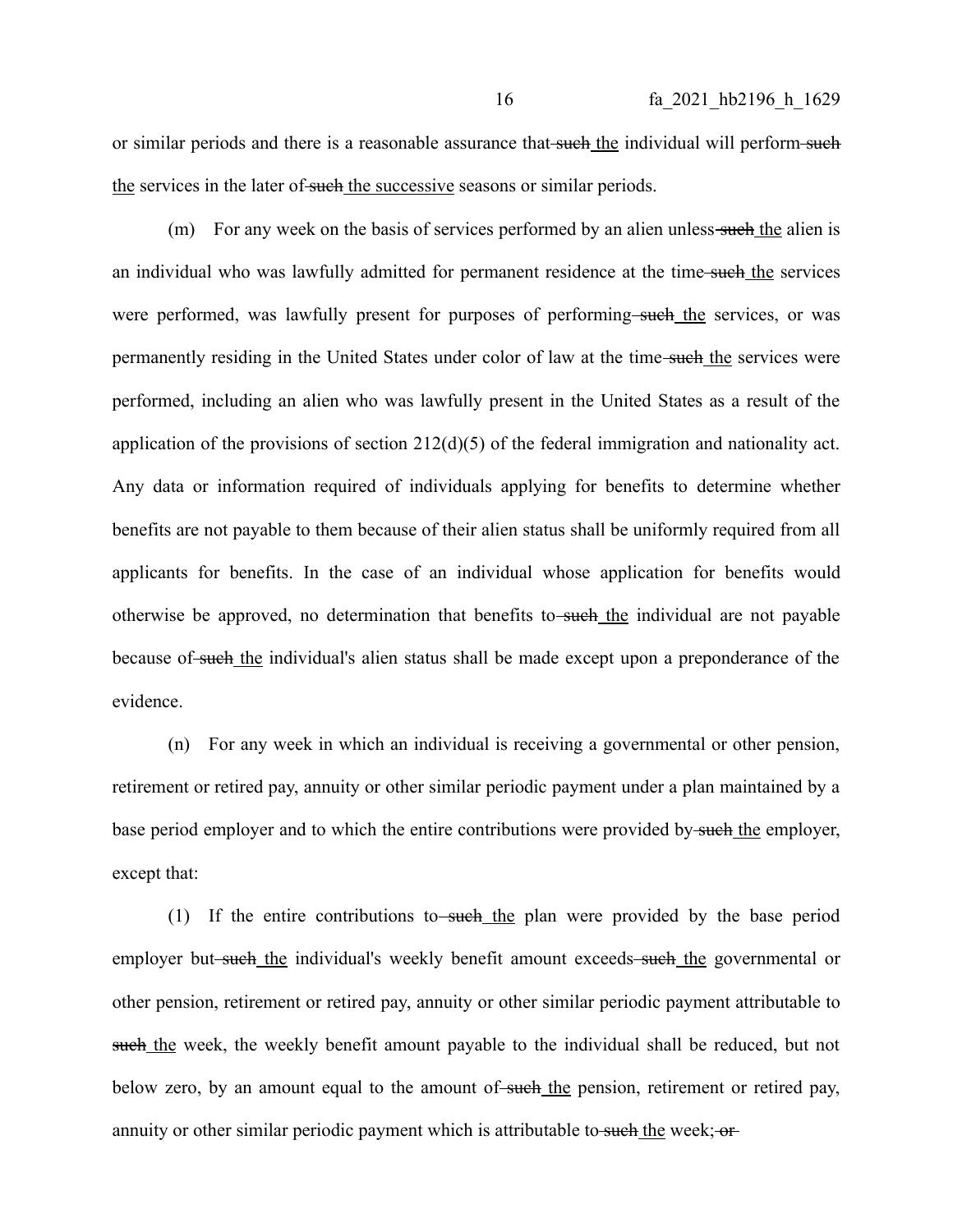(2) if only a portion of contributions to such the plan were provided by the base period employer, the weekly benefit amount payable to-such the individual for-such the week shall be reduced, but not below zero, by the prorated weekly amount of the pension, retirement or retired pay, annuity or other similar periodic payment after deduction of that portion of the pension, retirement or retired pay, annuity or other similar periodic payment that is directly attributable to the percentage of the contributions made to the plan by such the individual;  $\sigma$ 

(3) if the entire contributions to the plan were provided by such the individual, or by the individual and an employer, or any person or organization, who is not a base period employer, no reduction in the weekly benefit amount payable to the individual for-such the week shall be made under this subsection; or

(4) whatever portion of contributions to such the plan were provided by the base period employer, if the services performed for the employer by-such the individual during the base period, or remuneration received for the services, did not affect the individual's eligibility for, or increased the amount of, such the pension, retirement or retired pay, annuity or other similar periodic payment, no reduction in the weekly benefit amount payable to the individual for-such the week shall be made under this subsection. No reduction shall be made for payments made under the social security act or railroad retirement act of 1974.

(o) For any week of unemployment on the basis of services performed in any capacity and under any of the circumstances described in subsection (i), (j) or  $(k)$  which that an individual performed in an educational institution while in the employ of an educational service agency. For the purposes of this subsection, the term "educational service agency" means a governmental agency or entity which is established and operated exclusively for the purpose of providing-such the services to one or more educational institutions.

(p) For any week of unemployment on the basis of service as a school bus or other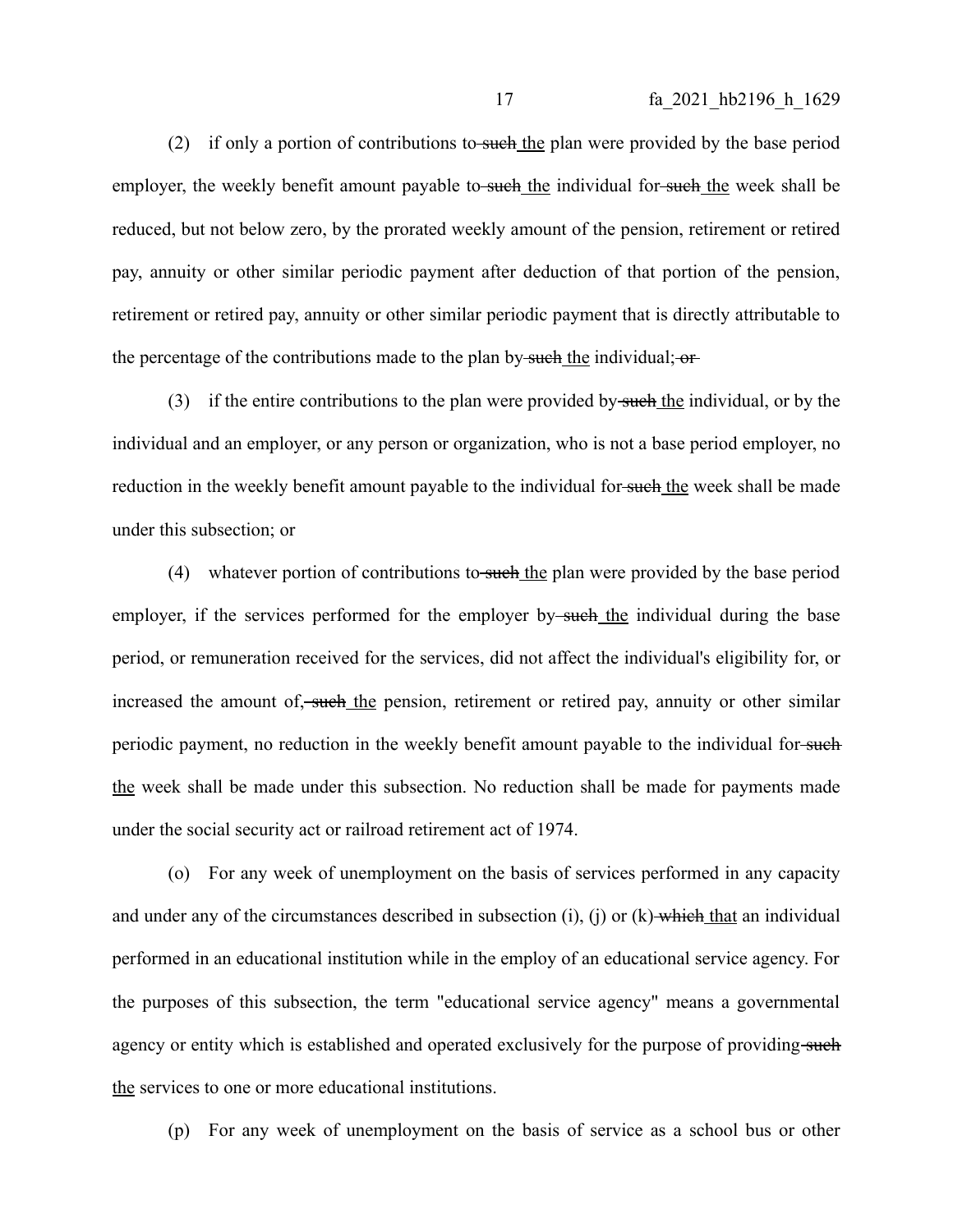motor vehicle driver employed by a private contractor to transport pupils, students and school personnel to or from school-related functions or activities for an educational institution, as defined in K.S.A. 44-703(v), and amendments thereto, if such week begins during the period between two successive academic years or during a similar period between two regular terms, whether or not successive, if the individual has a contract or contracts, or a reasonable assurance thereof, to perform services in any such capacity with a private contractor for any educational institution for both such academic years or both such terms. An individual shall not be disqualified for benefits as provided in this subsection for any week of unemployment on the basis of service as a bus or other motor vehicle driver employed by a private contractor to transport persons to or from nonschool-related functions or activities.

(q) For any week of unemployment on the basis of services performed by the individual in any capacity and under any of the circumstances described in subsection (i), (j), (k) or (o) which are provided to or on behalf of an educational institution, as defined in K.S.A. 44-703(v), and amendments thereto, while the individual is in the employ of an employer-which that is a governmental entity, Indian tribe or any employer described in section  $501(c)(3)$  of the federal internal revenue code of 1986 which is exempt from income under section 501(a) of the code.

(r) For any week in which an individual is registered at and attending an established school, training facility or other educational institution, or is on vacation during or between two successive academic years or terms. An individual shall not be disqualified for benefits as provided in this subsection provided:

(1) The individual was engaged in full-time employment concurrent with the individual's school attendance;

(2) the individual is attending approved training as defined in K.S.A. 44-703(s), and amendments thereto; or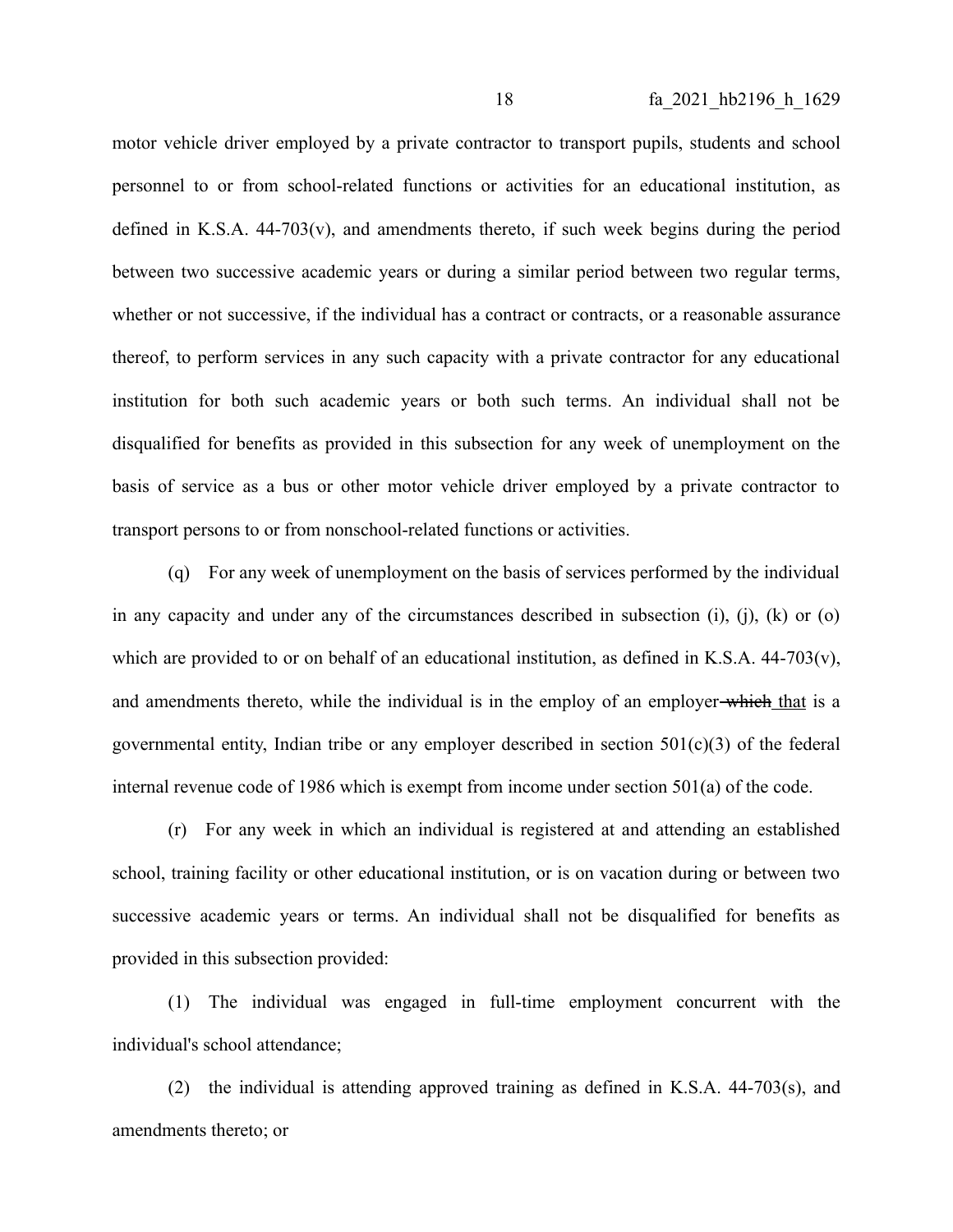(3) the individual is attending evening, weekend or limited day time classes, which would not affect availability for work, and is otherwise eligible under K.S.A. 44-705(c), and amendments thereto.

(s) For any week with respect to which an individual is receiving or has received remuneration in the form of a back pay award or settlement. The remuneration shall be allocated to the week or weeks in the manner as specified in the award or agreement, or in the absence of such specificity in the award or agreement, such the remuneration shall be allocated to the week or weeks in which such the remuneration, in the judgment of the secretary, would have been paid.

(1) For any such weeks week that an individual receives remuneration in the form of a back pay award or settlement, an overpayment will be established in the amount of unemployment benefits paid and shall be collected from the claimant.

(2) If an employer chooses to withhold from a back pay award or settlement, amounts paid to a claimant while they claimed unemployment benefits, such the employer shall pay the department the amount withheld. With respect to such the amount, the secretary shall have available all of the collection remedies authorized or provided in K.S.A. 44-717, and amendments thereto.

(t) (1) Any applicant for or recipient of unemployment benefits who tests positive for unlawful use of a controlled substance or controlled substance analog shall be required to complete a substance abuse treatment program approved by the secretary of labor, secretary of commerce or secretary for children and families, and a job skills program approved by the secretary of labor, secretary of commerce or the secretary for children and families. Subject to applicable federal laws, any applicant for or recipient of unemployment benefits who fails to complete or refuses to participate in the substance abuse treatment program or job skills program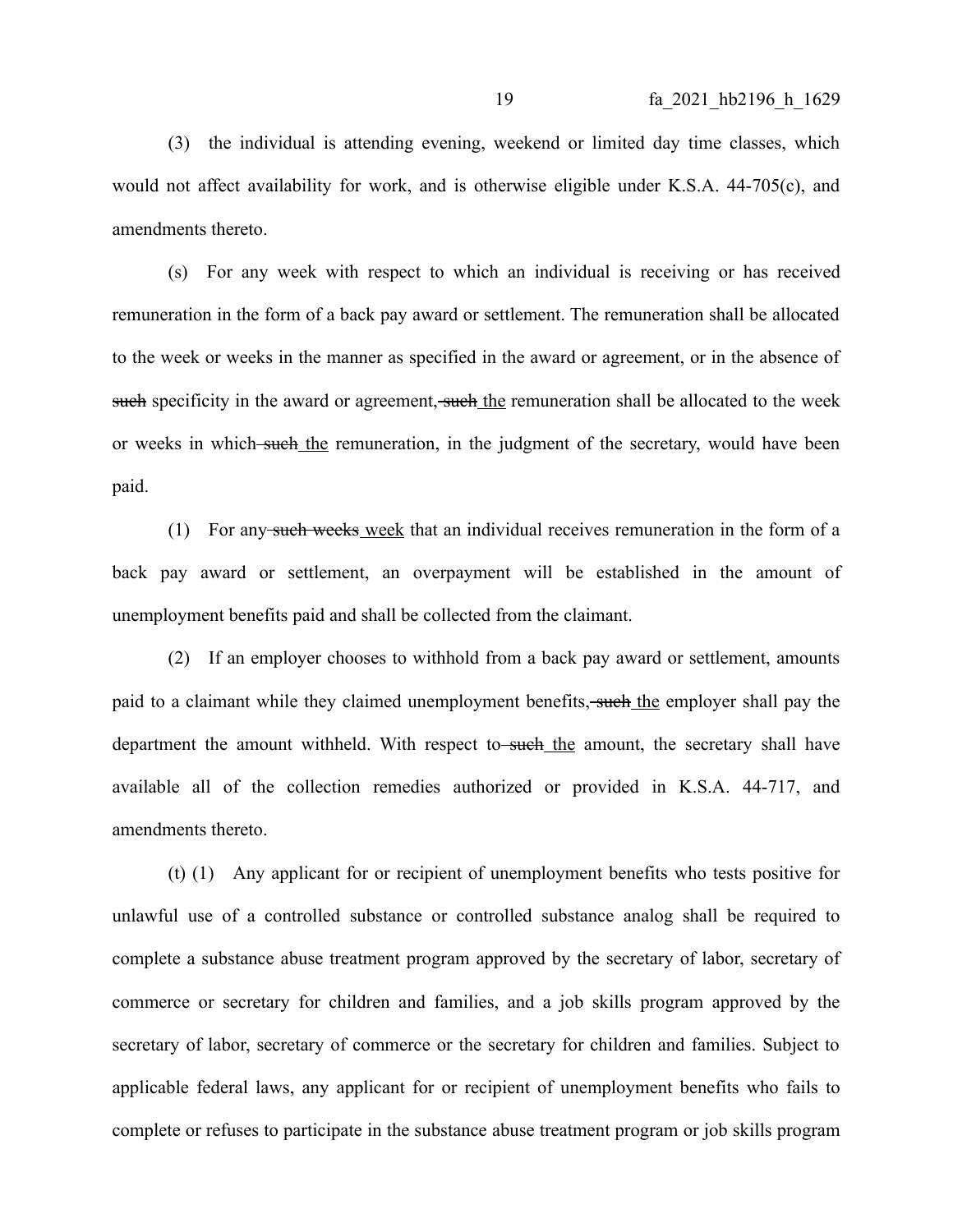as required under this subsection shall be ineligible to receive unemployment benefits until completion of such the substance abuse treatment and job skills programs. Upon completion of both substance abuse treatment and job skills programs, such the applicant for or recipient of unemployment benefits may be subject to periodic drug screening, as determined by the secretary of labor. Upon a second positive test for unlawful use of a controlled substance or controlled substance analog, an applicant for or recipient of unemployment benefits shall be ordered to complete again a substance abuse treatment program and job skills program, and shall be terminated from unemployment benefits for a period of 12 months, or until-such the applicant for or recipient of unemployment benefits completes both substance abuse treatment and job skills programs, whichever is later. Upon a third positive test for unlawful use of a controlled substance or controlled substance analog, an applicant for or a recipient of unemployment benefits shall be terminated from receiving unemployment benefits, subject to applicable federal law.

(2) Any individual who has been discharged or refused employment for failing a preemployment drug screen required by an employer may request that the drug screening specimen be sent to a different drug testing facility for an additional drug screening. Any such individual who requests an additional drug screening at a different drug testing facility shall be required to pay the cost of drug screening.

(u) If the individual was found not to have a disqualifying adjudication or conviction under K.S.A. 39-970 or 65-5117, and amendments thereto, was hired and then was subsequently convicted of a disqualifying felony under K.S.A. 39-970 or 65-5117, and amendments thereto, and discharged pursuant to K.S.A. 39-970 or 65-5117, and amendments thereto. The disqualification shall begin the day following the separation and shall continue until after the individual becomes reemployed and has had earnings from insured work of at least three times